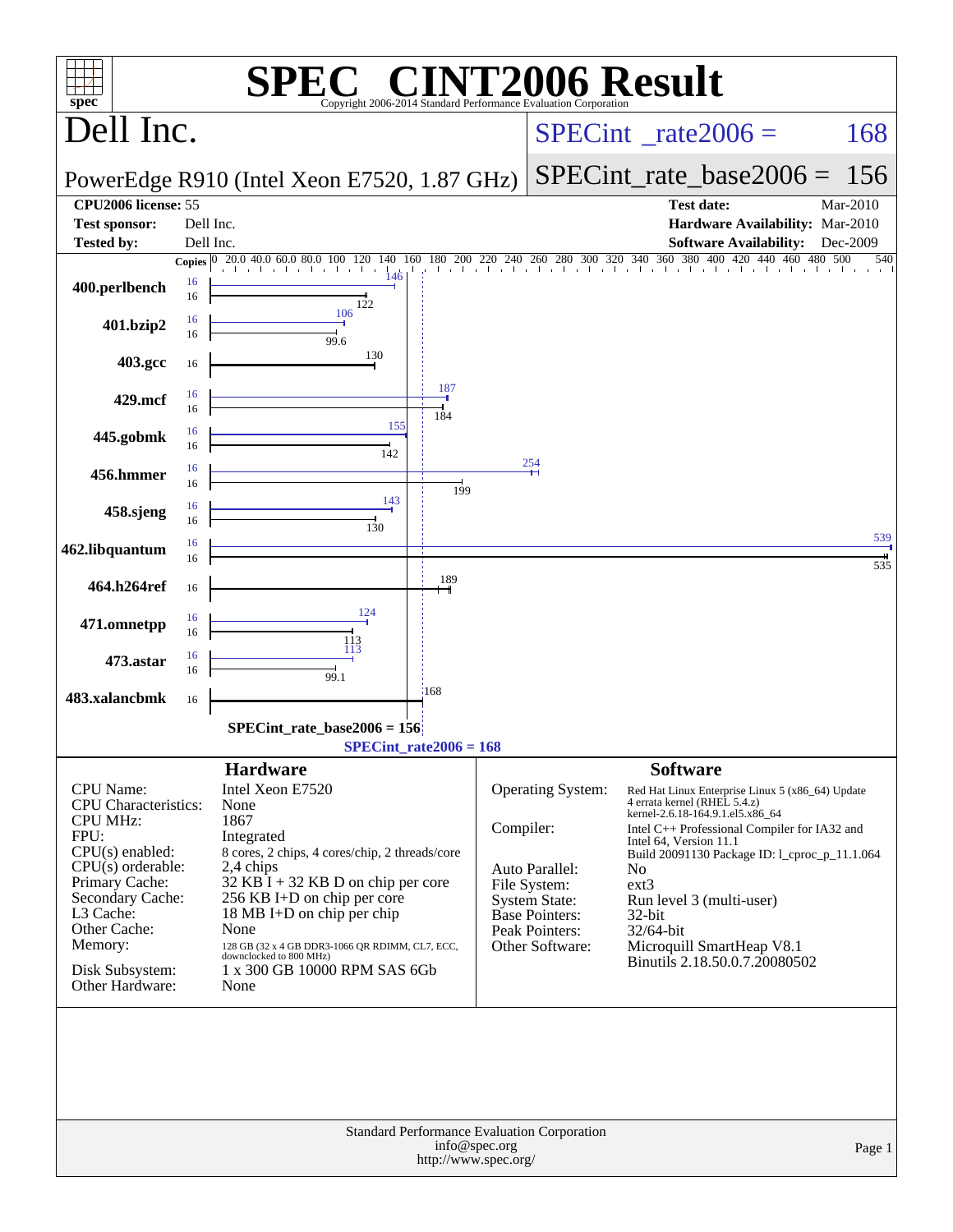

# **[SPEC CINT2006 Result](http://www.spec.org/auto/cpu2006/Docs/result-fields.html#SPECCINT2006Result)**

# Dell Inc.

### SPECint rate $2006 = 168$

#### PowerEdge R910 (Intel Xeon E7520, 1.87 GHz)

**[CPU2006 license:](http://www.spec.org/auto/cpu2006/Docs/result-fields.html#CPU2006license)** 55 **[Test date:](http://www.spec.org/auto/cpu2006/Docs/result-fields.html#Testdate)** Mar-2010 **[Test sponsor:](http://www.spec.org/auto/cpu2006/Docs/result-fields.html#Testsponsor)** Dell Inc. **[Hardware Availability:](http://www.spec.org/auto/cpu2006/Docs/result-fields.html#HardwareAvailability)** Mar-2010 **[Tested by:](http://www.spec.org/auto/cpu2006/Docs/result-fields.html#Testedby)** Dell Inc. **[Software Availability:](http://www.spec.org/auto/cpu2006/Docs/result-fields.html#SoftwareAvailability)** Dec-2009

[SPECint\\_rate\\_base2006 =](http://www.spec.org/auto/cpu2006/Docs/result-fields.html#SPECintratebase2006) 156

#### **[Results Table](http://www.spec.org/auto/cpu2006/Docs/result-fields.html#ResultsTable)**

|                  | <b>Base</b>   |                |              |                |       |                |            | <b>Peak</b>   |                |              |                                                                                                          |              |                |              |
|------------------|---------------|----------------|--------------|----------------|-------|----------------|------------|---------------|----------------|--------------|----------------------------------------------------------------------------------------------------------|--------------|----------------|--------------|
| <b>Benchmark</b> | <b>Copies</b> | <b>Seconds</b> | <b>Ratio</b> | <b>Seconds</b> | Ratio | <b>Seconds</b> | Ratio      | <b>Copies</b> | <b>Seconds</b> | <b>Ratio</b> | <b>Seconds</b>                                                                                           | <b>Ratio</b> | <b>Seconds</b> | <b>Ratio</b> |
| 400.perlbench    | 16            | 1280           | 122          | 1278           | 122   | 1262           | 124        | 16            | 1074           | 146          | 1075                                                                                                     | 145          | 1074           | 146          |
| 401.bzip2        | 16            | 1548           | 99.7         | 1550           | 99.6  | 1550           | 99.6       | 16            | 1454           | 106          | 1462                                                                                                     | 106          | 1455           | 106          |
| $403.\text{gcc}$ | 16            | 991            | 130          | 992            | 130   | 994            | 130        | 16            | 991            | 130          | 992                                                                                                      | 130          | 994            | 130          |
| $429$ .mcf       | 16            | 792            | 184          | 792            | 184   | 794            | 184        | 16            | 779            | 187          | 777                                                                                                      | 188          | 781            | 187          |
| $445$ .gobmk     | 16            | 1183           | 142          | 1182           | 142   | 1183           | 142        | 16            | 1085           | 155          | 1087                                                                                                     | 154          | 1085           | <u>155</u>   |
| 456.hmmer        | 16            | 749            | 199          | 751            | 199   | 750            | 199        | 16            | 575            | 259          | 588                                                                                                      | 254          | 588            | 254          |
| $458$ .sjeng     | 16            | 1485           | 130          | 1485           | 130   | 1483           | 131        | 16            | 1351           | 143          | 1348                                                                                                     | 144          | 1352           | 143          |
| 462.libquantum   | 16            | 621            | 534          | 618            | 536   | 619            | 535        | 16            | 615            | 539          | 615                                                                                                      | 539          | 616            | 538          |
| 464.h264ref      | 16            | 1877           | 189          | 1963           | 180   | 1862           | 190        | 16            | 1877           | 189          | 1963                                                                                                     | 180          | 1862           | 190          |
| 471.omnetpp      | 16            | 888            | 113          | 890            | 112   | 888            | <b>113</b> | 16            | 805            | 124          | 806                                                                                                      | <u>124</u>   | 809            | 124          |
| 473.astar        | 16            | 1134           | 99.0         | 1133           | 99.1  | 1131           | 99.3       | 16            | 997            | 113          | 997                                                                                                      | 113          | 999            | 112          |
| 483.xalancbmk    | 16            | 657            | 168          | 657            | 168   | 657            | 168        | 16            | 657            | 168          | 657                                                                                                      | 168          | 657            | 168          |
|                  |               |                |              |                |       |                |            |               |                |              | Results appear in the order in which they were run. Bold underlined text indicates a median measurement. |              |                |              |

#### **[Submit Notes](http://www.spec.org/auto/cpu2006/Docs/result-fields.html#SubmitNotes)**

The config file option 'submit' was used. numactl was used to bind copies to the cores

#### **[Operating System Notes](http://www.spec.org/auto/cpu2006/Docs/result-fields.html#OperatingSystemNotes)**

'ulimit -s unlimited' was used to set the stacksize to unlimited prior to run

#### **[Platform Notes](http://www.spec.org/auto/cpu2006/Docs/result-fields.html#PlatformNotes)**

 vm.zone\_reclaim\_mode = 1 in /etc/sysctl.conf file BIOS Settings: Power Management = Maximum Performance (Default = Active Power Controller)

#### **[General Notes](http://www.spec.org/auto/cpu2006/Docs/result-fields.html#GeneralNotes)**

 The Dell PowerEdge R910 and the Bull NovaScale R480 F2 models are electronically equivalent. The results have been measured on a Dell PowerEdge R910 model.

## **[Base Compiler Invocation](http://www.spec.org/auto/cpu2006/Docs/result-fields.html#BaseCompilerInvocation)**

[C benchmarks](http://www.spec.org/auto/cpu2006/Docs/result-fields.html#Cbenchmarks):

[icc -m32](http://www.spec.org/cpu2006/results/res2010q3/cpu2006-20100621-11894.flags.html#user_CCbase_intel_icc_32bit_5ff4a39e364c98233615fdd38438c6f2)

Continued on next page

Standard Performance Evaluation Corporation [info@spec.org](mailto:info@spec.org) <http://www.spec.org/>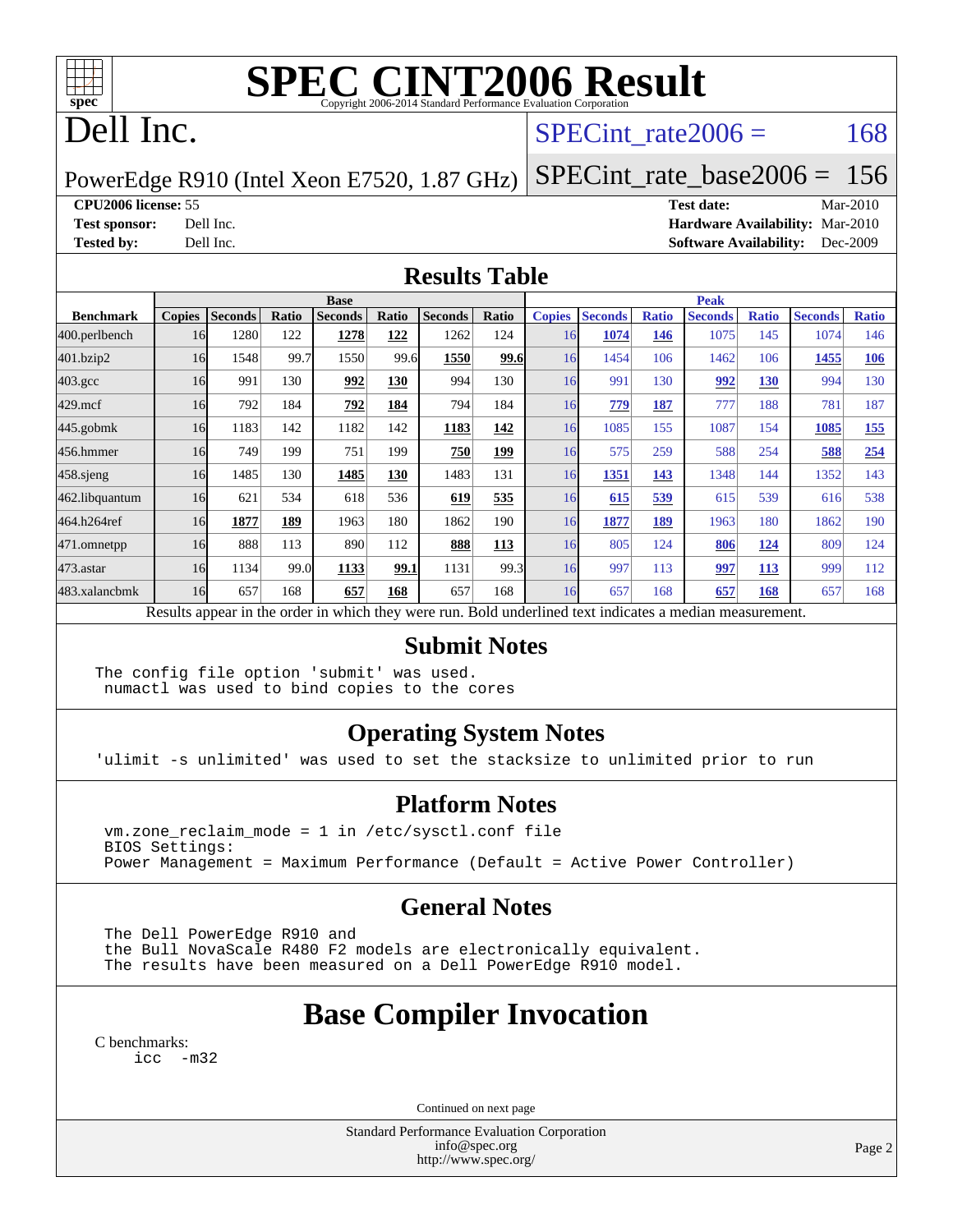| <b>SPEC CINT2006 Result</b><br>spec <sup>®</sup><br>Copyright 2006-2014 Standard Performance Evaluation Corporation                                                |                                                                                                               |
|--------------------------------------------------------------------------------------------------------------------------------------------------------------------|---------------------------------------------------------------------------------------------------------------|
| Dell Inc.                                                                                                                                                          | 168<br>$SPECint rate 2006 =$                                                                                  |
| PowerEdge R910 (Intel Xeon E7520, 1.87 GHz)                                                                                                                        | 156<br>$SPECint$ rate_base2006 =                                                                              |
| CPU2006 license: 55<br>Dell Inc.<br><b>Test sponsor:</b><br><b>Tested by:</b><br>Dell Inc.                                                                         | <b>Test date:</b><br>Mar-2010<br>Hardware Availability: Mar-2010<br><b>Software Availability:</b><br>Dec-2009 |
| <b>Base Compiler Invocation (Continued)</b>                                                                                                                        |                                                                                                               |
| $C_{++}$ benchmarks:<br>icpc -m32                                                                                                                                  |                                                                                                               |
| <b>Base Portability Flags</b><br>400.perlbench: -DSPEC_CPU_LINUX_IA32<br>462.libquantum: -DSPEC_CPU_LINUX<br>483.xalancbmk: - DSPEC CPU LINUX                      |                                                                                                               |
| <b>Base Optimization Flags</b><br>C benchmarks:                                                                                                                    |                                                                                                               |
| -xSSE4.2 -ipo -03 -no-prec-div -static -opt-prefetch                                                                                                               |                                                                                                               |
| $C_{++}$ benchmarks:<br>-xSSE4.2 -ipo -03 -no-prec-div -opt-prefetch -Wl,-z, muldefs<br>-L/home/cmplr/usr3/alrahate/cpu2006.1.1.ic11.1/libic11.1-32bit -lsmartheap |                                                                                                               |
| <b>Base Other Flags</b>                                                                                                                                            |                                                                                                               |
| C benchmarks:<br>403.gcc: -Dalloca=_alloca                                                                                                                         |                                                                                                               |
| <b>Peak Compiler Invocation</b>                                                                                                                                    |                                                                                                               |
| C benchmarks (except as noted below):<br>$-m32$<br>icc                                                                                                             |                                                                                                               |
| 401.bzip2: icc -m64                                                                                                                                                |                                                                                                               |
| 456.hmmer: $\text{icc}$ -m64                                                                                                                                       |                                                                                                               |
| 458.sjeng: icc -m64                                                                                                                                                |                                                                                                               |
| 462.libquantum: icc -m64                                                                                                                                           |                                                                                                               |
| C++ benchmarks (except as noted below):<br>icpc -m32                                                                                                               |                                                                                                               |
| 473.astar: icpc -m64                                                                                                                                               |                                                                                                               |
|                                                                                                                                                                    |                                                                                                               |

| <b>Standard Performance Evaluation Corporation</b> |
|----------------------------------------------------|
| info@spec.org                                      |
| http://www.spec.org/                               |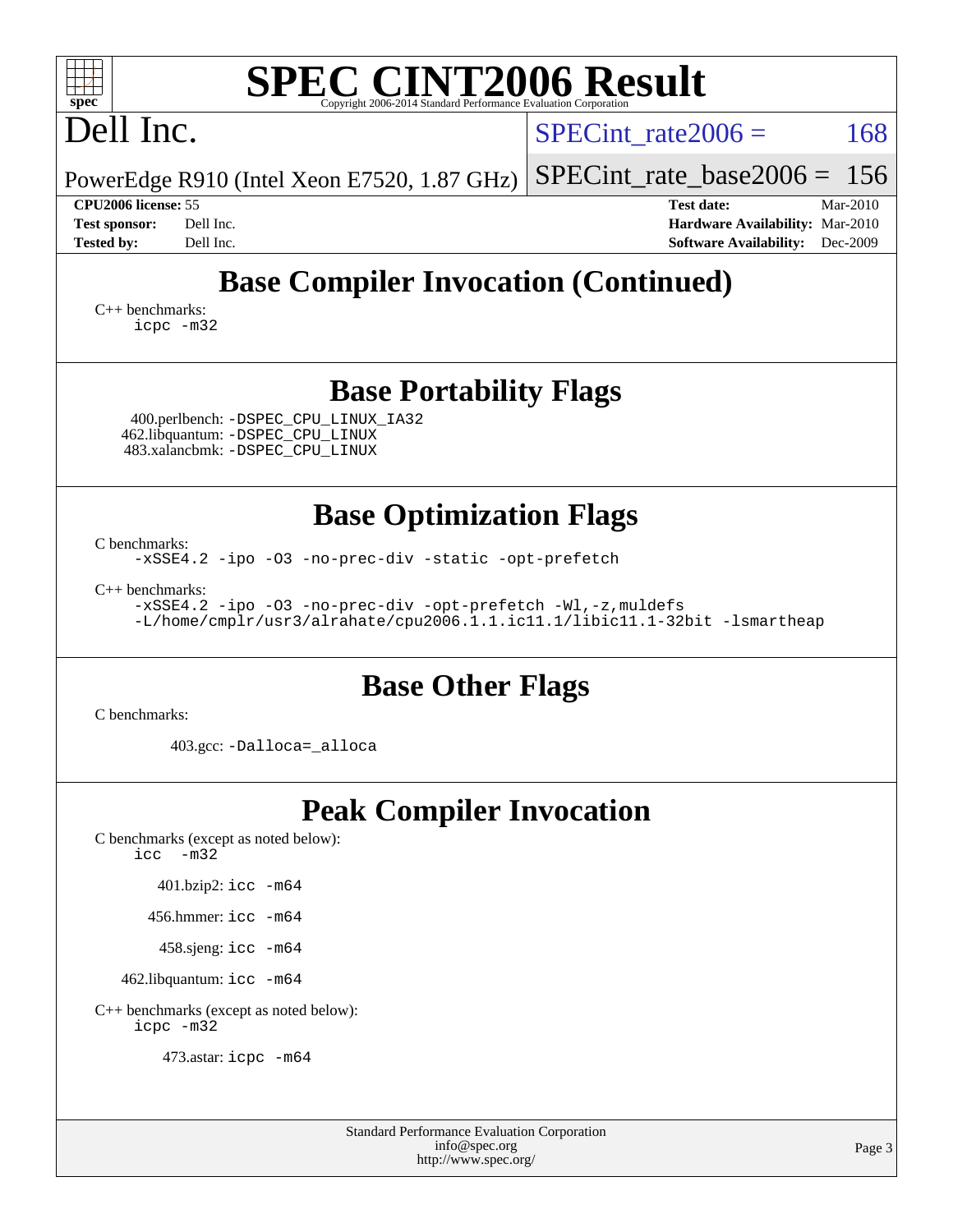

# **[SPEC CINT2006 Result](http://www.spec.org/auto/cpu2006/Docs/result-fields.html#SPECCINT2006Result)**

# Dell Inc.

SPECint rate $2006 = 168$ 

PowerEdge R910 (Intel Xeon E7520, 1.87 GHz) [SPECint\\_rate\\_base2006 =](http://www.spec.org/auto/cpu2006/Docs/result-fields.html#SPECintratebase2006) 156

**[CPU2006 license:](http://www.spec.org/auto/cpu2006/Docs/result-fields.html#CPU2006license)** 55 **[Test date:](http://www.spec.org/auto/cpu2006/Docs/result-fields.html#Testdate)** Mar-2010 **[Test sponsor:](http://www.spec.org/auto/cpu2006/Docs/result-fields.html#Testsponsor)** Dell Inc. **[Hardware Availability:](http://www.spec.org/auto/cpu2006/Docs/result-fields.html#HardwareAvailability)** Mar-2010 **[Tested by:](http://www.spec.org/auto/cpu2006/Docs/result-fields.html#Testedby)** Dell Inc. **[Software Availability:](http://www.spec.org/auto/cpu2006/Docs/result-fields.html#SoftwareAvailability)** Dec-2009

## **[Peak Portability Flags](http://www.spec.org/auto/cpu2006/Docs/result-fields.html#PeakPortabilityFlags)**

 400.perlbench: [-DSPEC\\_CPU\\_LINUX\\_IA32](http://www.spec.org/cpu2006/results/res2010q3/cpu2006-20100621-11894.flags.html#b400.perlbench_peakCPORTABILITY_DSPEC_CPU_LINUX_IA32) 401.bzip2: [-DSPEC\\_CPU\\_LP64](http://www.spec.org/cpu2006/results/res2010q3/cpu2006-20100621-11894.flags.html#suite_peakCPORTABILITY401_bzip2_DSPEC_CPU_LP64) 456.hmmer: [-DSPEC\\_CPU\\_LP64](http://www.spec.org/cpu2006/results/res2010q3/cpu2006-20100621-11894.flags.html#suite_peakCPORTABILITY456_hmmer_DSPEC_CPU_LP64) 458.sjeng: [-DSPEC\\_CPU\\_LP64](http://www.spec.org/cpu2006/results/res2010q3/cpu2006-20100621-11894.flags.html#suite_peakCPORTABILITY458_sjeng_DSPEC_CPU_LP64) 462.libquantum: [-DSPEC\\_CPU\\_LP64](http://www.spec.org/cpu2006/results/res2010q3/cpu2006-20100621-11894.flags.html#suite_peakCPORTABILITY462_libquantum_DSPEC_CPU_LP64) [-DSPEC\\_CPU\\_LINUX](http://www.spec.org/cpu2006/results/res2010q3/cpu2006-20100621-11894.flags.html#b462.libquantum_peakCPORTABILITY_DSPEC_CPU_LINUX) 473.astar: [-DSPEC\\_CPU\\_LP64](http://www.spec.org/cpu2006/results/res2010q3/cpu2006-20100621-11894.flags.html#suite_peakCXXPORTABILITY473_astar_DSPEC_CPU_LP64) 483.xalancbmk: [-DSPEC\\_CPU\\_LINUX](http://www.spec.org/cpu2006/results/res2010q3/cpu2006-20100621-11894.flags.html#b483.xalancbmk_peakCXXPORTABILITY_DSPEC_CPU_LINUX)

## **[Peak Optimization Flags](http://www.spec.org/auto/cpu2006/Docs/result-fields.html#PeakOptimizationFlags)**

[C benchmarks](http://www.spec.org/auto/cpu2006/Docs/result-fields.html#Cbenchmarks):

Standard Performance Evaluation Corporation [info@spec.org](mailto:info@spec.org) <http://www.spec.org/> Page 4 400.perlbench: [-xSSE4.2](http://www.spec.org/cpu2006/results/res2010q3/cpu2006-20100621-11894.flags.html#user_peakPASS2_CFLAGSPASS2_LDCFLAGS400_perlbench_f-xSSE42_f91528193cf0b216347adb8b939d4107)(pass 2) [-prof-gen](http://www.spec.org/cpu2006/results/res2010q3/cpu2006-20100621-11894.flags.html#user_peakPASS1_CFLAGSPASS1_LDCFLAGS400_perlbench_prof_gen_e43856698f6ca7b7e442dfd80e94a8fc)(pass 1) [-ipo](http://www.spec.org/cpu2006/results/res2010q3/cpu2006-20100621-11894.flags.html#user_peakPASS2_CFLAGSPASS2_LDCFLAGS400_perlbench_f-ipo)(pass 2) [-O3](http://www.spec.org/cpu2006/results/res2010q3/cpu2006-20100621-11894.flags.html#user_peakPASS2_CFLAGSPASS2_LDCFLAGS400_perlbench_f-O3)(pass 2) [-no-prec-div](http://www.spec.org/cpu2006/results/res2010q3/cpu2006-20100621-11894.flags.html#user_peakPASS2_CFLAGSPASS2_LDCFLAGS400_perlbench_f-no-prec-div)(pass 2) [-static](http://www.spec.org/cpu2006/results/res2010q3/cpu2006-20100621-11894.flags.html#user_peakPASS2_CFLAGSPASS2_LDCFLAGS400_perlbench_f-static)(pass 2) [-prof-use](http://www.spec.org/cpu2006/results/res2010q3/cpu2006-20100621-11894.flags.html#user_peakPASS2_CFLAGSPASS2_LDCFLAGS400_perlbench_prof_use_bccf7792157ff70d64e32fe3e1250b55)(pass 2) [-ansi-alias](http://www.spec.org/cpu2006/results/res2010q3/cpu2006-20100621-11894.flags.html#user_peakCOPTIMIZE400_perlbench_f-ansi-alias) 401.bzip2: [-xSSE4.2](http://www.spec.org/cpu2006/results/res2010q3/cpu2006-20100621-11894.flags.html#user_peakPASS2_CFLAGSPASS2_LDCFLAGS401_bzip2_f-xSSE42_f91528193cf0b216347adb8b939d4107)(pass 2) [-prof-gen](http://www.spec.org/cpu2006/results/res2010q3/cpu2006-20100621-11894.flags.html#user_peakPASS1_CFLAGSPASS1_LDCFLAGS401_bzip2_prof_gen_e43856698f6ca7b7e442dfd80e94a8fc)(pass 1) [-ipo](http://www.spec.org/cpu2006/results/res2010q3/cpu2006-20100621-11894.flags.html#user_peakPASS2_CFLAGSPASS2_LDCFLAGS401_bzip2_f-ipo)(pass 2) [-O3](http://www.spec.org/cpu2006/results/res2010q3/cpu2006-20100621-11894.flags.html#user_peakPASS2_CFLAGSPASS2_LDCFLAGS401_bzip2_f-O3)(pass 2) [-no-prec-div](http://www.spec.org/cpu2006/results/res2010q3/cpu2006-20100621-11894.flags.html#user_peakPASS2_CFLAGSPASS2_LDCFLAGS401_bzip2_f-no-prec-div)(pass 2) [-static](http://www.spec.org/cpu2006/results/res2010q3/cpu2006-20100621-11894.flags.html#user_peakPASS2_CFLAGSPASS2_LDCFLAGS401_bzip2_f-static)(pass 2) [-prof-use](http://www.spec.org/cpu2006/results/res2010q3/cpu2006-20100621-11894.flags.html#user_peakPASS2_CFLAGSPASS2_LDCFLAGS401_bzip2_prof_use_bccf7792157ff70d64e32fe3e1250b55)(pass 2) [-opt-prefetch](http://www.spec.org/cpu2006/results/res2010q3/cpu2006-20100621-11894.flags.html#user_peakCOPTIMIZE401_bzip2_f-opt-prefetch) [-ansi-alias](http://www.spec.org/cpu2006/results/res2010q3/cpu2006-20100621-11894.flags.html#user_peakCOPTIMIZE401_bzip2_f-ansi-alias) [-auto-ilp32](http://www.spec.org/cpu2006/results/res2010q3/cpu2006-20100621-11894.flags.html#user_peakCOPTIMIZE401_bzip2_f-auto-ilp32)  $403.\text{gcc: basepeak}$  = yes 429.mcf: [-xSSE4.2](http://www.spec.org/cpu2006/results/res2010q3/cpu2006-20100621-11894.flags.html#user_peakCOPTIMIZE429_mcf_f-xSSE42_f91528193cf0b216347adb8b939d4107) [-ipo](http://www.spec.org/cpu2006/results/res2010q3/cpu2006-20100621-11894.flags.html#user_peakCOPTIMIZE429_mcf_f-ipo) [-O3](http://www.spec.org/cpu2006/results/res2010q3/cpu2006-20100621-11894.flags.html#user_peakCOPTIMIZE429_mcf_f-O3) [-no-prec-div](http://www.spec.org/cpu2006/results/res2010q3/cpu2006-20100621-11894.flags.html#user_peakCOPTIMIZE429_mcf_f-no-prec-div) [-static](http://www.spec.org/cpu2006/results/res2010q3/cpu2006-20100621-11894.flags.html#user_peakCOPTIMIZE429_mcf_f-static) [-opt-prefetch](http://www.spec.org/cpu2006/results/res2010q3/cpu2006-20100621-11894.flags.html#user_peakCOPTIMIZE429_mcf_f-opt-prefetch) 445.gobmk: [-xSSE4.2](http://www.spec.org/cpu2006/results/res2010q3/cpu2006-20100621-11894.flags.html#user_peakPASS2_CFLAGSPASS2_LDCFLAGS445_gobmk_f-xSSE42_f91528193cf0b216347adb8b939d4107)(pass 2) [-prof-gen](http://www.spec.org/cpu2006/results/res2010q3/cpu2006-20100621-11894.flags.html#user_peakPASS1_CFLAGSPASS1_LDCFLAGS445_gobmk_prof_gen_e43856698f6ca7b7e442dfd80e94a8fc)(pass 1) [-prof-use](http://www.spec.org/cpu2006/results/res2010q3/cpu2006-20100621-11894.flags.html#user_peakPASS2_CFLAGSPASS2_LDCFLAGS445_gobmk_prof_use_bccf7792157ff70d64e32fe3e1250b55)(pass 2) [-O2](http://www.spec.org/cpu2006/results/res2010q3/cpu2006-20100621-11894.flags.html#user_peakCOPTIMIZE445_gobmk_f-O2) [-ipo](http://www.spec.org/cpu2006/results/res2010q3/cpu2006-20100621-11894.flags.html#user_peakCOPTIMIZE445_gobmk_f-ipo) [-no-prec-div](http://www.spec.org/cpu2006/results/res2010q3/cpu2006-20100621-11894.flags.html#user_peakCOPTIMIZE445_gobmk_f-no-prec-div) [-ansi-alias](http://www.spec.org/cpu2006/results/res2010q3/cpu2006-20100621-11894.flags.html#user_peakCOPTIMIZE445_gobmk_f-ansi-alias) 456.hmmer: [-xSSE4.2](http://www.spec.org/cpu2006/results/res2010q3/cpu2006-20100621-11894.flags.html#user_peakCOPTIMIZE456_hmmer_f-xSSE42_f91528193cf0b216347adb8b939d4107) [-ipo](http://www.spec.org/cpu2006/results/res2010q3/cpu2006-20100621-11894.flags.html#user_peakCOPTIMIZE456_hmmer_f-ipo) [-O3](http://www.spec.org/cpu2006/results/res2010q3/cpu2006-20100621-11894.flags.html#user_peakCOPTIMIZE456_hmmer_f-O3) [-no-prec-div](http://www.spec.org/cpu2006/results/res2010q3/cpu2006-20100621-11894.flags.html#user_peakCOPTIMIZE456_hmmer_f-no-prec-div) [-static](http://www.spec.org/cpu2006/results/res2010q3/cpu2006-20100621-11894.flags.html#user_peakCOPTIMIZE456_hmmer_f-static) [-unroll2](http://www.spec.org/cpu2006/results/res2010q3/cpu2006-20100621-11894.flags.html#user_peakCOPTIMIZE456_hmmer_f-unroll_784dae83bebfb236979b41d2422d7ec2) [-ansi-alias](http://www.spec.org/cpu2006/results/res2010q3/cpu2006-20100621-11894.flags.html#user_peakCOPTIMIZE456_hmmer_f-ansi-alias) [-auto-ilp32](http://www.spec.org/cpu2006/results/res2010q3/cpu2006-20100621-11894.flags.html#user_peakCOPTIMIZE456_hmmer_f-auto-ilp32) 458.sjeng: [-xSSE4.2](http://www.spec.org/cpu2006/results/res2010q3/cpu2006-20100621-11894.flags.html#user_peakPASS2_CFLAGSPASS2_LDCFLAGS458_sjeng_f-xSSE42_f91528193cf0b216347adb8b939d4107)(pass 2) [-prof-gen](http://www.spec.org/cpu2006/results/res2010q3/cpu2006-20100621-11894.flags.html#user_peakPASS1_CFLAGSPASS1_LDCFLAGS458_sjeng_prof_gen_e43856698f6ca7b7e442dfd80e94a8fc)(pass 1) [-ipo](http://www.spec.org/cpu2006/results/res2010q3/cpu2006-20100621-11894.flags.html#user_peakPASS2_CFLAGSPASS2_LDCFLAGS458_sjeng_f-ipo)(pass 2) [-O3](http://www.spec.org/cpu2006/results/res2010q3/cpu2006-20100621-11894.flags.html#user_peakPASS2_CFLAGSPASS2_LDCFLAGS458_sjeng_f-O3)(pass 2) [-no-prec-div](http://www.spec.org/cpu2006/results/res2010q3/cpu2006-20100621-11894.flags.html#user_peakPASS2_CFLAGSPASS2_LDCFLAGS458_sjeng_f-no-prec-div)(pass 2) [-static](http://www.spec.org/cpu2006/results/res2010q3/cpu2006-20100621-11894.flags.html#user_peakPASS2_CFLAGSPASS2_LDCFLAGS458_sjeng_f-static)(pass 2) [-prof-use](http://www.spec.org/cpu2006/results/res2010q3/cpu2006-20100621-11894.flags.html#user_peakPASS2_CFLAGSPASS2_LDCFLAGS458_sjeng_prof_use_bccf7792157ff70d64e32fe3e1250b55)(pass 2) [-unroll4](http://www.spec.org/cpu2006/results/res2010q3/cpu2006-20100621-11894.flags.html#user_peakCOPTIMIZE458_sjeng_f-unroll_4e5e4ed65b7fd20bdcd365bec371b81f) [-auto-ilp32](http://www.spec.org/cpu2006/results/res2010q3/cpu2006-20100621-11894.flags.html#user_peakCOPTIMIZE458_sjeng_f-auto-ilp32) 462.libquantum: [-xSSE4.2](http://www.spec.org/cpu2006/results/res2010q3/cpu2006-20100621-11894.flags.html#user_peakCOPTIMIZE462_libquantum_f-xSSE42_f91528193cf0b216347adb8b939d4107) [-ipo](http://www.spec.org/cpu2006/results/res2010q3/cpu2006-20100621-11894.flags.html#user_peakCOPTIMIZE462_libquantum_f-ipo) [-O3](http://www.spec.org/cpu2006/results/res2010q3/cpu2006-20100621-11894.flags.html#user_peakCOPTIMIZE462_libquantum_f-O3) [-no-prec-div](http://www.spec.org/cpu2006/results/res2010q3/cpu2006-20100621-11894.flags.html#user_peakCOPTIMIZE462_libquantum_f-no-prec-div) [-static](http://www.spec.org/cpu2006/results/res2010q3/cpu2006-20100621-11894.flags.html#user_peakCOPTIMIZE462_libquantum_f-static) [-auto-ilp32](http://www.spec.org/cpu2006/results/res2010q3/cpu2006-20100621-11894.flags.html#user_peakCOPTIMIZE462_libquantum_f-auto-ilp32) [-opt-prefetch](http://www.spec.org/cpu2006/results/res2010q3/cpu2006-20100621-11894.flags.html#user_peakCOPTIMIZE462_libquantum_f-opt-prefetch)  $464.h264$ ref: basepeak = yes [C++ benchmarks:](http://www.spec.org/auto/cpu2006/Docs/result-fields.html#CXXbenchmarks) 471.omnetpp: [-xSSE4.2](http://www.spec.org/cpu2006/results/res2010q3/cpu2006-20100621-11894.flags.html#user_peakPASS2_CXXFLAGSPASS2_LDCXXFLAGS471_omnetpp_f-xSSE42_f91528193cf0b216347adb8b939d4107)(pass 2) [-prof-gen](http://www.spec.org/cpu2006/results/res2010q3/cpu2006-20100621-11894.flags.html#user_peakPASS1_CXXFLAGSPASS1_LDCXXFLAGS471_omnetpp_prof_gen_e43856698f6ca7b7e442dfd80e94a8fc)(pass 1) [-ipo](http://www.spec.org/cpu2006/results/res2010q3/cpu2006-20100621-11894.flags.html#user_peakPASS2_CXXFLAGSPASS2_LDCXXFLAGS471_omnetpp_f-ipo)(pass 2) [-O3](http://www.spec.org/cpu2006/results/res2010q3/cpu2006-20100621-11894.flags.html#user_peakPASS2_CXXFLAGSPASS2_LDCXXFLAGS471_omnetpp_f-O3)(pass 2) [-no-prec-div](http://www.spec.org/cpu2006/results/res2010q3/cpu2006-20100621-11894.flags.html#user_peakPASS2_CXXFLAGSPASS2_LDCXXFLAGS471_omnetpp_f-no-prec-div)(pass 2) [-prof-use](http://www.spec.org/cpu2006/results/res2010q3/cpu2006-20100621-11894.flags.html#user_peakPASS2_CXXFLAGSPASS2_LDCXXFLAGS471_omnetpp_prof_use_bccf7792157ff70d64e32fe3e1250b55)(pass 2) [-ansi-alias](http://www.spec.org/cpu2006/results/res2010q3/cpu2006-20100621-11894.flags.html#user_peakCXXOPTIMIZE471_omnetpp_f-ansi-alias) [-opt-ra-region-strategy=block](http://www.spec.org/cpu2006/results/res2010q3/cpu2006-20100621-11894.flags.html#user_peakCXXOPTIMIZE471_omnetpp_f-opt-ra-region-strategy-block_a0a37c372d03933b2a18d4af463c1f69) [-Wl,-z,muldefs](http://www.spec.org/cpu2006/results/res2010q3/cpu2006-20100621-11894.flags.html#user_peakEXTRA_LDFLAGS471_omnetpp_link_force_multiple1_74079c344b956b9658436fd1b6dd3a8a) [-L/home/cmplr/usr3/alrahate/cpu2006.1.1.ic11.1/libic11.1-32bit -lsmartheap](http://www.spec.org/cpu2006/results/res2010q3/cpu2006-20100621-11894.flags.html#user_peakEXTRA_LIBS471_omnetpp_SmartHeap_d86dffe4a79b79ef8890d5cce17030c3)  $473.\text{astar: } -xSSE4$ .  $2(\text{pass 2})$   $-\text{prof-gen}(\text{pass 1})$   $-i\text{po}(\text{pass 2})$ [-O3](http://www.spec.org/cpu2006/results/res2010q3/cpu2006-20100621-11894.flags.html#user_peakPASS2_CXXFLAGSPASS2_LDCXXFLAGS473_astar_f-O3)(pass 2) [-no-prec-div](http://www.spec.org/cpu2006/results/res2010q3/cpu2006-20100621-11894.flags.html#user_peakPASS2_CXXFLAGSPASS2_LDCXXFLAGS473_astar_f-no-prec-div)(pass 2) [-prof-use](http://www.spec.org/cpu2006/results/res2010q3/cpu2006-20100621-11894.flags.html#user_peakPASS2_CXXFLAGSPASS2_LDCXXFLAGS473_astar_prof_use_bccf7792157ff70d64e32fe3e1250b55)(pass 2) [-ansi-alias](http://www.spec.org/cpu2006/results/res2010q3/cpu2006-20100621-11894.flags.html#user_peakCXXOPTIMIZE473_astar_f-ansi-alias) [-opt-ra-region-strategy=routine](http://www.spec.org/cpu2006/results/res2010q3/cpu2006-20100621-11894.flags.html#user_peakCXXOPTIMIZE473_astar_f-opt-ra-region-strategy-routine_ba086ea3b1d46a52e1238e2ca173ed44) [-Wl,-z,muldefs](http://www.spec.org/cpu2006/results/res2010q3/cpu2006-20100621-11894.flags.html#user_peakEXTRA_LDFLAGS473_astar_link_force_multiple1_74079c344b956b9658436fd1b6dd3a8a) Continued on next page